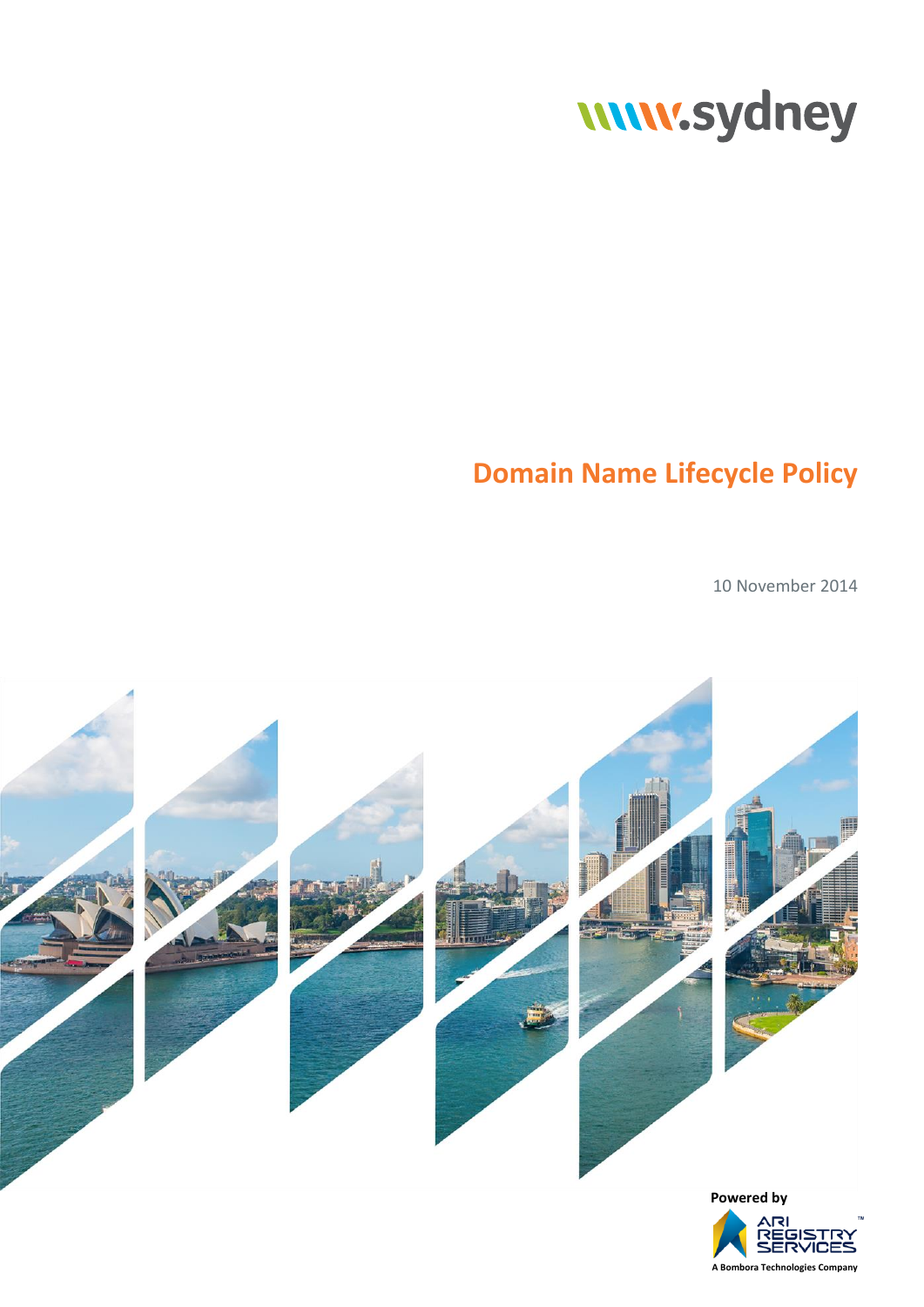This document is provided pursuant to the disclaimer provided on the last page.

# **Classification**

Public

## www.nic.sydney

Page II PUBLIC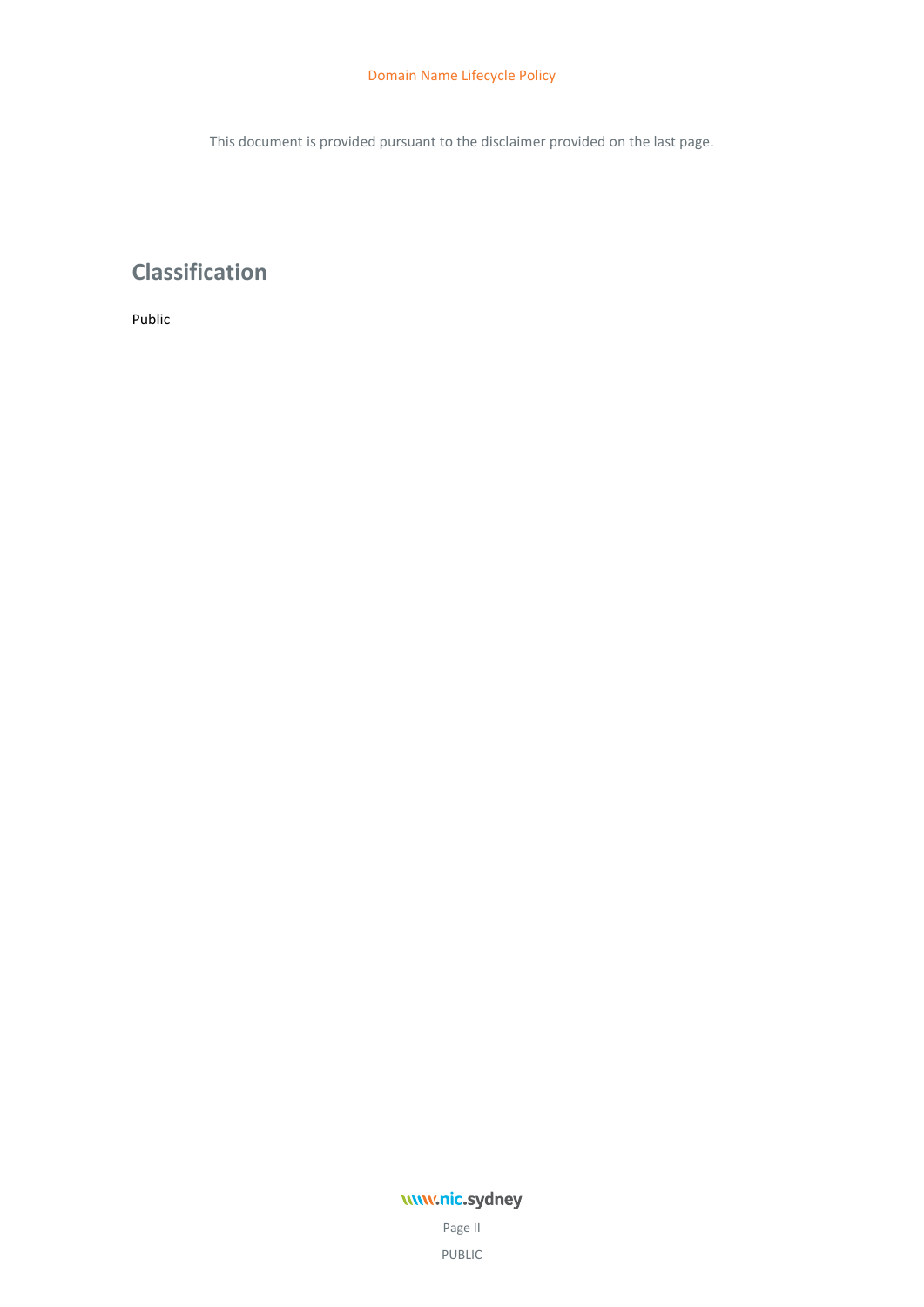## **Contents**

| $1 \quad$               |     |  |  |
|-------------------------|-----|--|--|
| $\overline{2}$          |     |  |  |
| $\overline{\mathbf{3}}$ |     |  |  |
| $\overline{a}$          |     |  |  |
|                         | 4.1 |  |  |
|                         | 4.2 |  |  |
|                         | 4.3 |  |  |
|                         | 4.4 |  |  |
|                         | 4.5 |  |  |
| 5                       |     |  |  |

## www.nic.sydney

Page III PUBLIC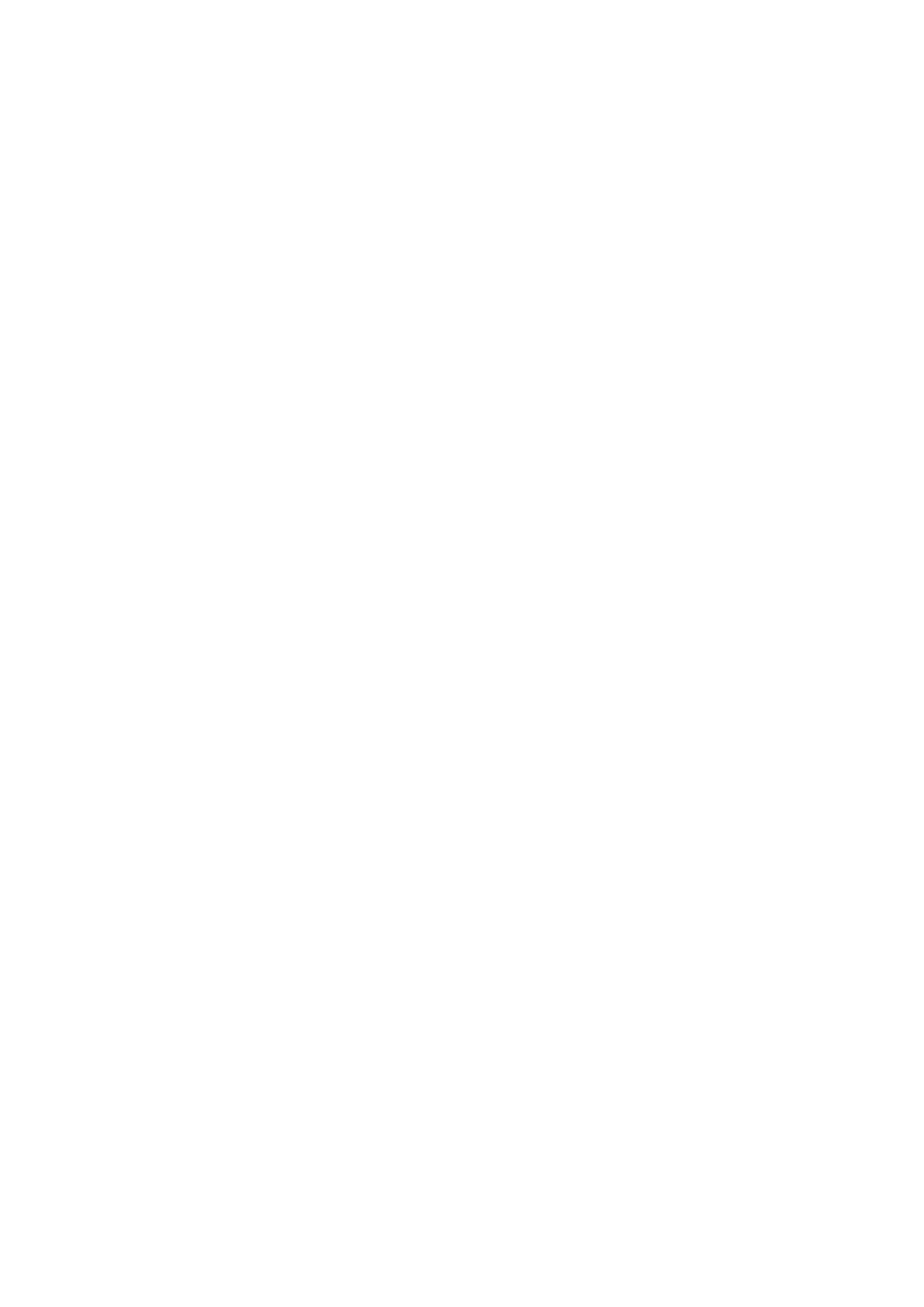## <span id="page-4-0"></span>**1 Definitions**

In this Policy:

**ICANN** means the Internet Corporation for Assigned Names and Numbers, its successors and assigns.

**Registrar** means an entity that is authorised to offer domain name services in relation to the TLD.

**Registry** means the systems used to record, store and maintain details of domain names in the TLD.

**Service** means the services that we provide in relation to the TLD.

**TLD** means Top Level Domain and for the purpose of this policy shall mean .sydney

**We**, **us** and **our** means AusRegistry International ACN 103 729 620 as the designated representative of The State of New South Wales through the Department of Premier and Cabinet, or our designated representatives.

**You** and **your** means the person or entity accessing the Service.

### www.nic.sydney

Page 1 PUBLIC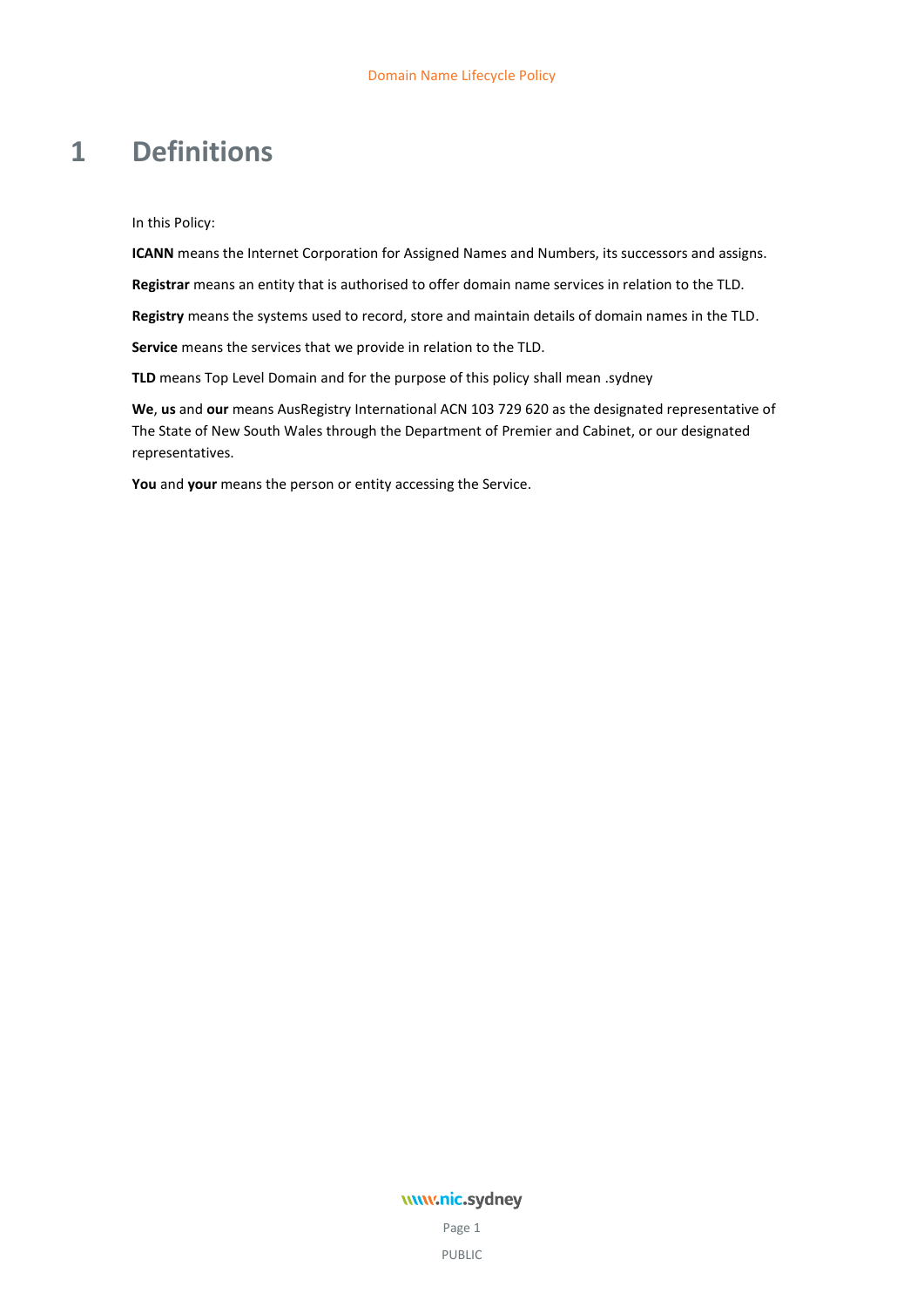# <span id="page-5-0"></span>**2 About this document**

This document describes our domain name lifecycle policy. Document Identifier: SYD-POL-004 Publication Date: 10 November 2014 Status: CURRENT

## www.nic.sydney

Page 2 PUBLIC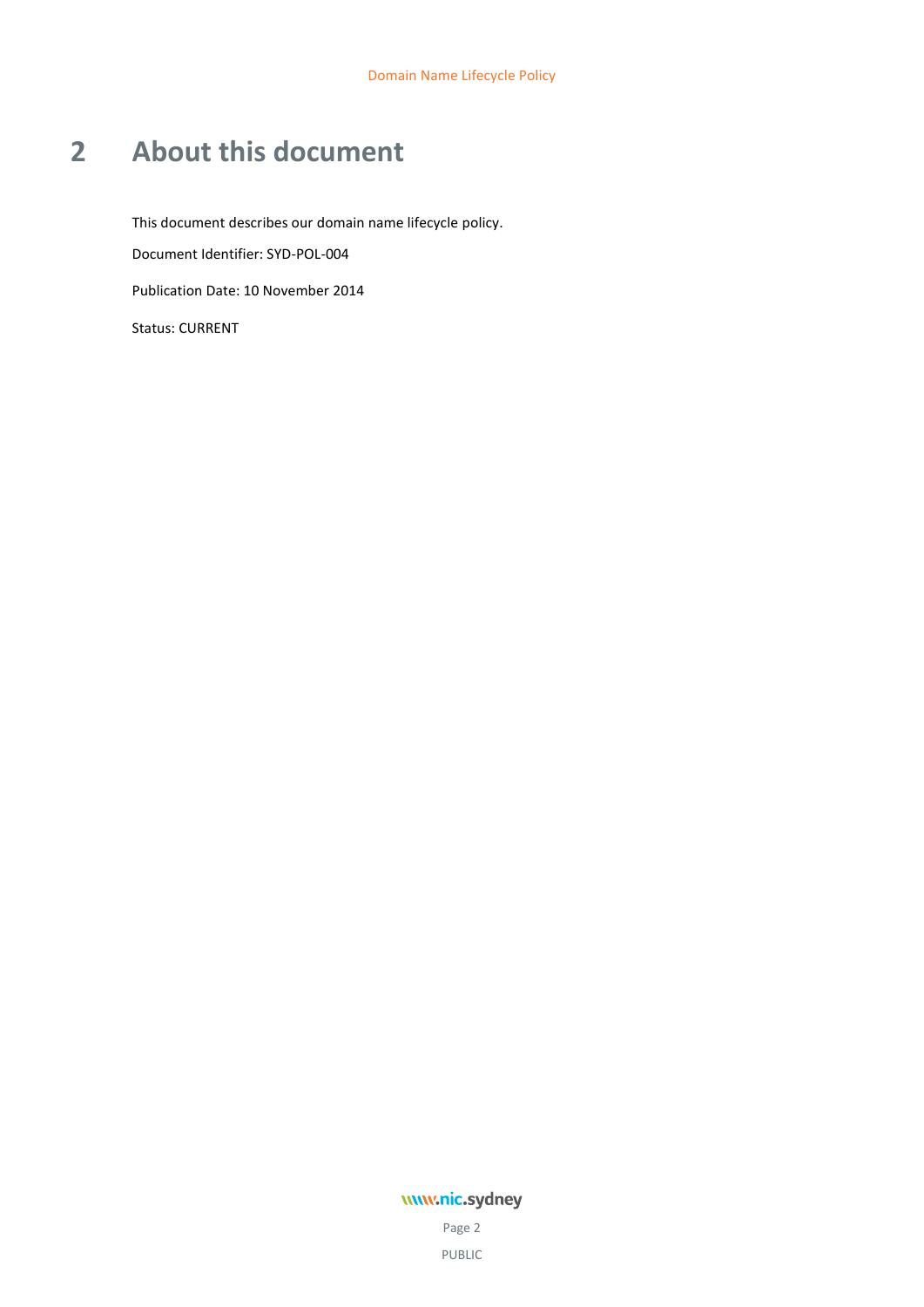# <span id="page-6-0"></span>**3 Purpose**

The purpose of this policy is to describe the various states that a domain name may have during its life. We have developed this 'lifecycle' of domain names with reference to applicable industry standards, and ICANN policy.

## www.nic.sydney

Page 3 PUBLIC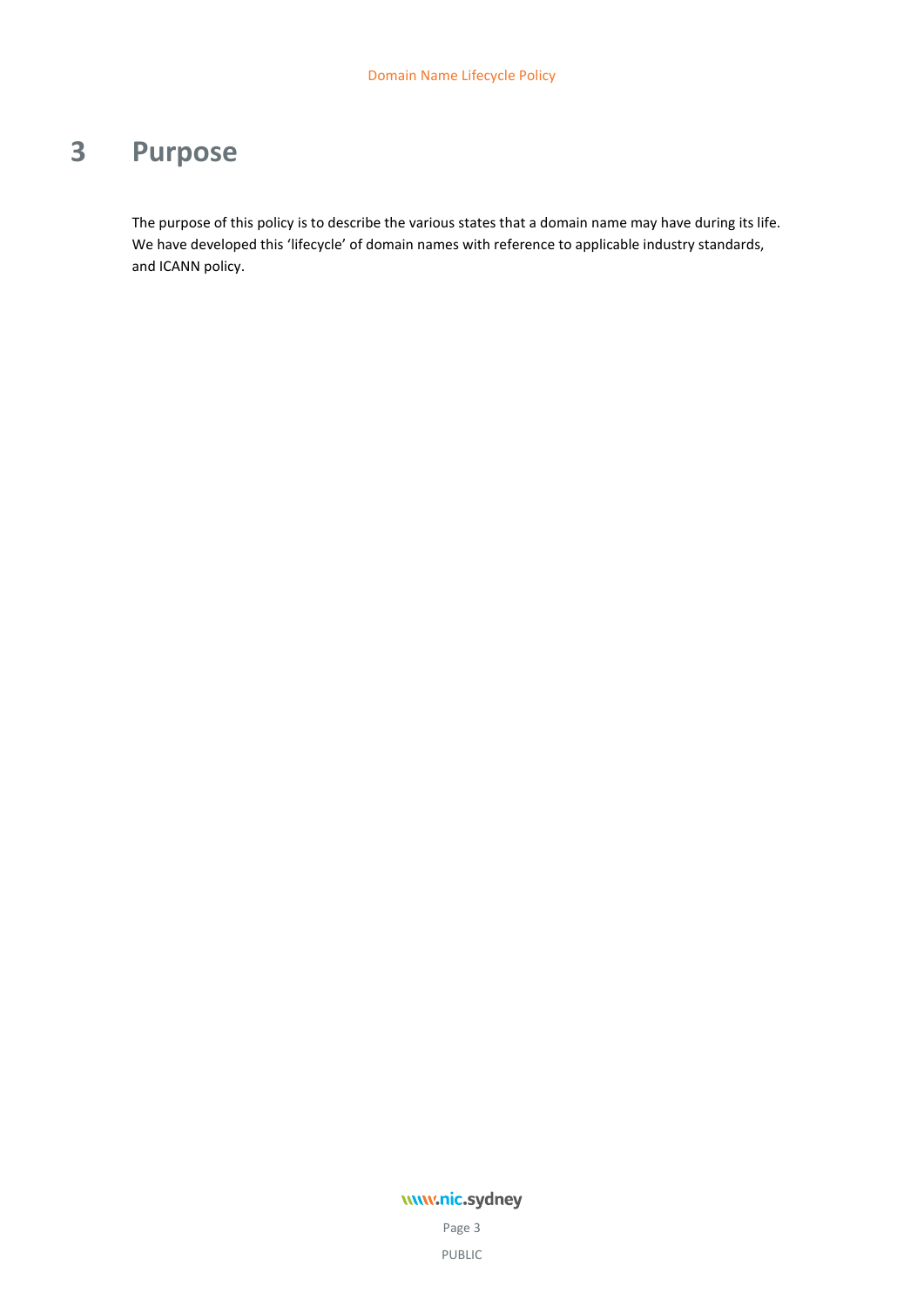# <span id="page-7-0"></span>**4 Policy statement**

## **4.1 Registration periods**

<span id="page-7-1"></span>The maximum validity period for domain names is 10 years. A domain name may be created in, or renewed in, one year increments up to the maximum validity period.

## **Operations on a domain name**

Throughout the lifecycle of a domain name, certain operations may be performed on the domain name. The outcome of those operations may differ depending on the state the domain name is in. Domain name states are described in the section 'States a domain name may be assigned'.

The operations applicable to a domain name are as follows.

#### **Create**

A Create operation produces a domain name in the Registry. While technically this is not an operation on a domain name, it is included here for completeness.

#### **Update**

An Update operation modifies the domain name's authinfo, associated contact objects and delegation information.

#### **Renew**

A Renew operation may be performed on a domain name by the sponsoring Registrar in order to extend its validity period.

#### **Transfer**

A Transfer operation moves a domain name from the sponsorship of one Registrar to another. Transfer operation options are:

- Transfer (request): The Registrar which will take sponsorship of the domain name (gaining Registrar), requests the Transfer.
- Transfer (approve): The Registrar which will lose sponsorship of the domain name (losing Registrar), explicitly approves the Transfer request.
- **Transfer (reject): The Registrar which will lose sponsorship of the domain name rejects the** Transfer request.
- **Transfer (cancel): The gaining Registrar cancels the Transfer request.**

www.nic.sydney

Page 4 PUBLIC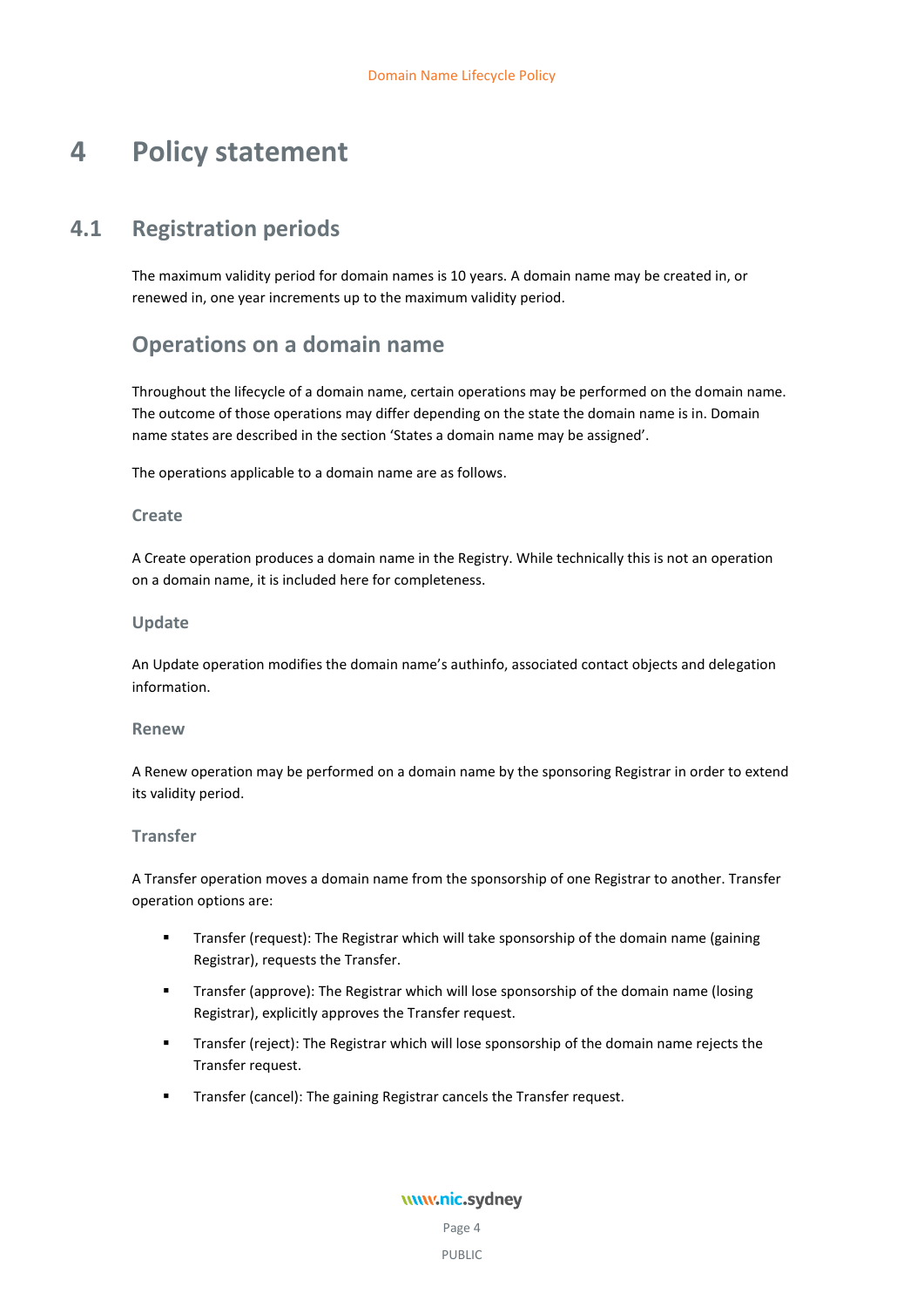A Transfer (request) is automatically approved by the Registry after five days if a Transfer (approve) or Transfer (reject) operation is not received from the losing Registrar, and the Transfer (request) has not been cancelled by a gaining Registrar.

#### **Delete**

The sponsoring Registrar requests that the domain name be removed from the Registry Service by using the Delete operation.

For further information please refer to the section 'Transitions between states'.

#### **Restore**

After a Delete operation a domain name may be reinstated using the Restore operation. Restore operations are:

- Restore (request): The sponsoring Registrar requests that a domain name be restored.
- Restore (report): The sponsoring Registrar provides a report regarding a domain name for which it has previously issued a Restore request.

<span id="page-8-0"></span>For further information refer to the section 'Transitions between states'.

## **4.2 States a domain name may be assigned**

The states that a domain name can exist in are:

- **Registered**
- **Pending Create**
- **Pending Transfer**
- **Redemption**
- **Pending Restore**
- **Pending Delete**

The following section describes the states a domain name may be in.

| <b>Domain status</b> | Means the status information that will be available to Registrars, and in<br>some cases displayed in the WHOIS output. |
|----------------------|------------------------------------------------------------------------------------------------------------------------|
| In DNS?              | Means the associated name server records (and glue records if any) are<br>published in the DNS.                        |

#### **Registered**

| <b>State</b>              | Registered                                                                               |
|---------------------------|------------------------------------------------------------------------------------------|
| Domain status             | ok, or varied status values noted by the absence of pending Transfer or<br>pendingDelete |
| In DNS?                   | Yes                                                                                      |
| <b>Allowed operations</b> | Update, Renew, Transfer (request) and Delete                                             |

## www.nic.sydney

Page 5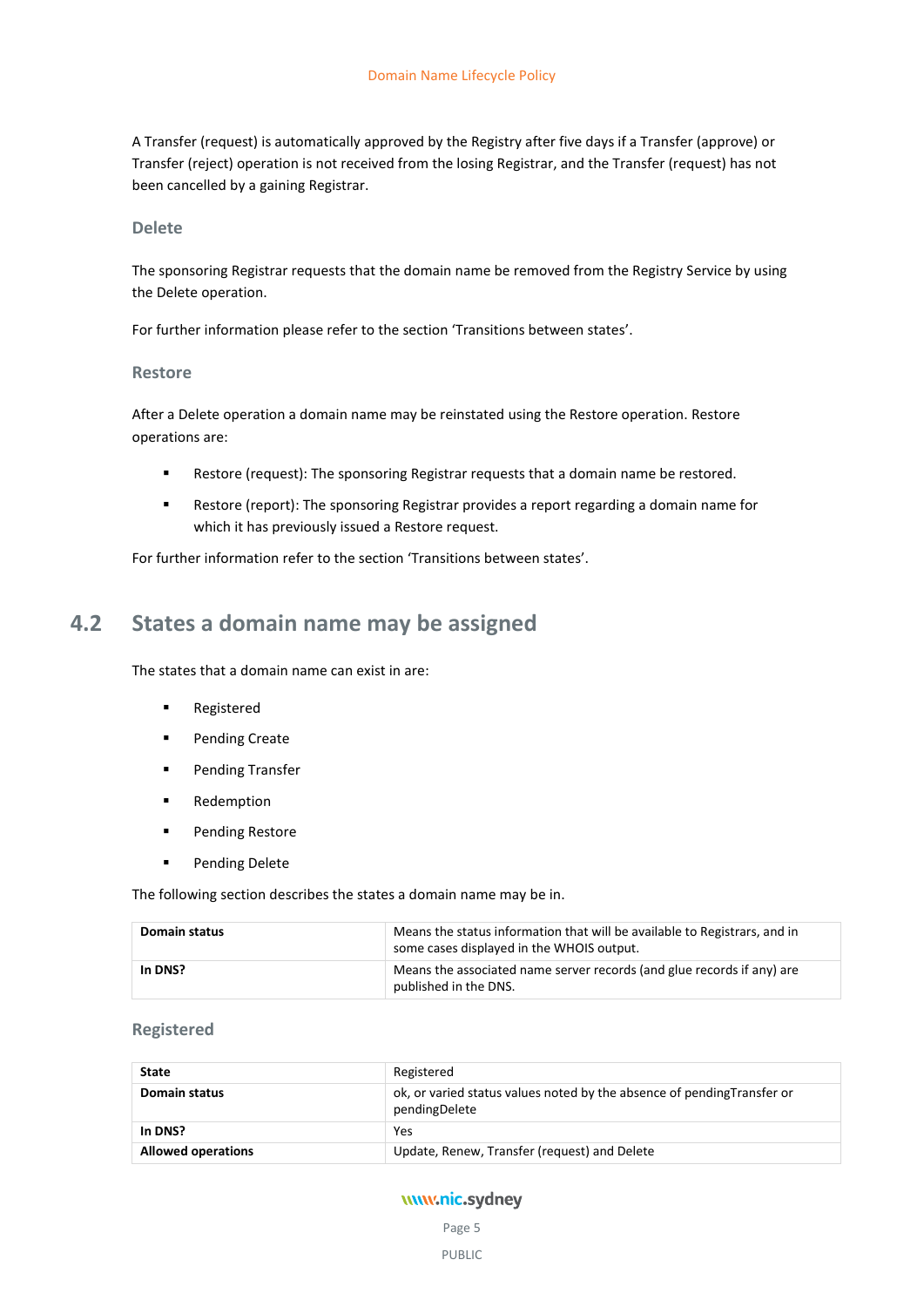| What it means for a domain name | The default state of a domain name. There are no pending operations and<br>the domain has not been deleted. |  |
|---------------------------------|-------------------------------------------------------------------------------------------------------------|--|
| Length of time in this state    |                                                                                                             |  |

## **Pending Create**

| <b>State</b>                    | <b>Pending Create</b>                                                                                                                                                                                                                                                                                                                                                                                                                   |  |
|---------------------------------|-----------------------------------------------------------------------------------------------------------------------------------------------------------------------------------------------------------------------------------------------------------------------------------------------------------------------------------------------------------------------------------------------------------------------------------------|--|
| <b>Domain status</b>            | pendingCreate                                                                                                                                                                                                                                                                                                                                                                                                                           |  |
| In DNS?                         | No                                                                                                                                                                                                                                                                                                                                                                                                                                      |  |
| <b>Allowed operations</b>       | Delete                                                                                                                                                                                                                                                                                                                                                                                                                                  |  |
| What it means for a domain name | We have received a request from a Registrar to register a domain name<br>matching an entry on the list of restricted labels for the TLD. Subsequent<br>attempts to register the same domain name will not be queued whilst in this<br>state. Approval of the request is at our discretion. This state is not used for<br>applications for domain names made during the Sunrise and Claims Notice<br>Periods as described in our policy. |  |
| Length of time in this state    | This state applies for a maximum of 5 calendar days.                                                                                                                                                                                                                                                                                                                                                                                    |  |

## **Pending Transfer**

| <b>State</b>                    | <b>Pending Transfer</b>                                                                                                                                                                                                   |  |
|---------------------------------|---------------------------------------------------------------------------------------------------------------------------------------------------------------------------------------------------------------------------|--|
| Domain status                   | pendingTransfer                                                                                                                                                                                                           |  |
| In DNS?                         | <b>Yes</b>                                                                                                                                                                                                                |  |
| <b>Allowed operations</b>       | Transfer (cancel, reject, approve)                                                                                                                                                                                        |  |
| What it means for a domain name | A Registrar has requested a Transfer of the domain name and it is not yet<br>completed. All operations that would transform the domain name, other<br>than those to cancel, reject, or approve the Transfer are rejected. |  |
| Length of time in this state    | This state applies for a maximum of 5 calendar days.                                                                                                                                                                      |  |

## **Redemption**

| <b>State</b>                    | Redemption                                                                                                                                                                                                                                                                                                                                         |
|---------------------------------|----------------------------------------------------------------------------------------------------------------------------------------------------------------------------------------------------------------------------------------------------------------------------------------------------------------------------------------------------|
| <b>Domain status</b>            | pendingDelete                                                                                                                                                                                                                                                                                                                                      |
|                                 | redemptionPeriod                                                                                                                                                                                                                                                                                                                                   |
| In DNS?                         | No                                                                                                                                                                                                                                                                                                                                                 |
| <b>Allowed operations</b>       | Restore (request)                                                                                                                                                                                                                                                                                                                                  |
| What it means for a domain name | The sponsoring Registrar has requested that the domain name be Deleted.<br>The sponsoring Registrar may perform a Restore operation to reinstate the<br>domain name. The domain name continues to be withheld from the DNS<br>unless it is reinstated. All operations that would transform the domain name,<br>other than to Restore are rejected. |
| Length of time in this state    | This state applies for 30 calendar days.                                                                                                                                                                                                                                                                                                           |

## **Pending Restore**

| <b>State</b>              | <b>Pending Restore</b> |
|---------------------------|------------------------|
| <b>Domain status</b>      | pendingDelete          |
|                           | pendingRestore         |
| In DNS?                   | Yes                    |
| <b>Allowed operations</b> | Restore (report)       |

## www.nic.sydney

Page 6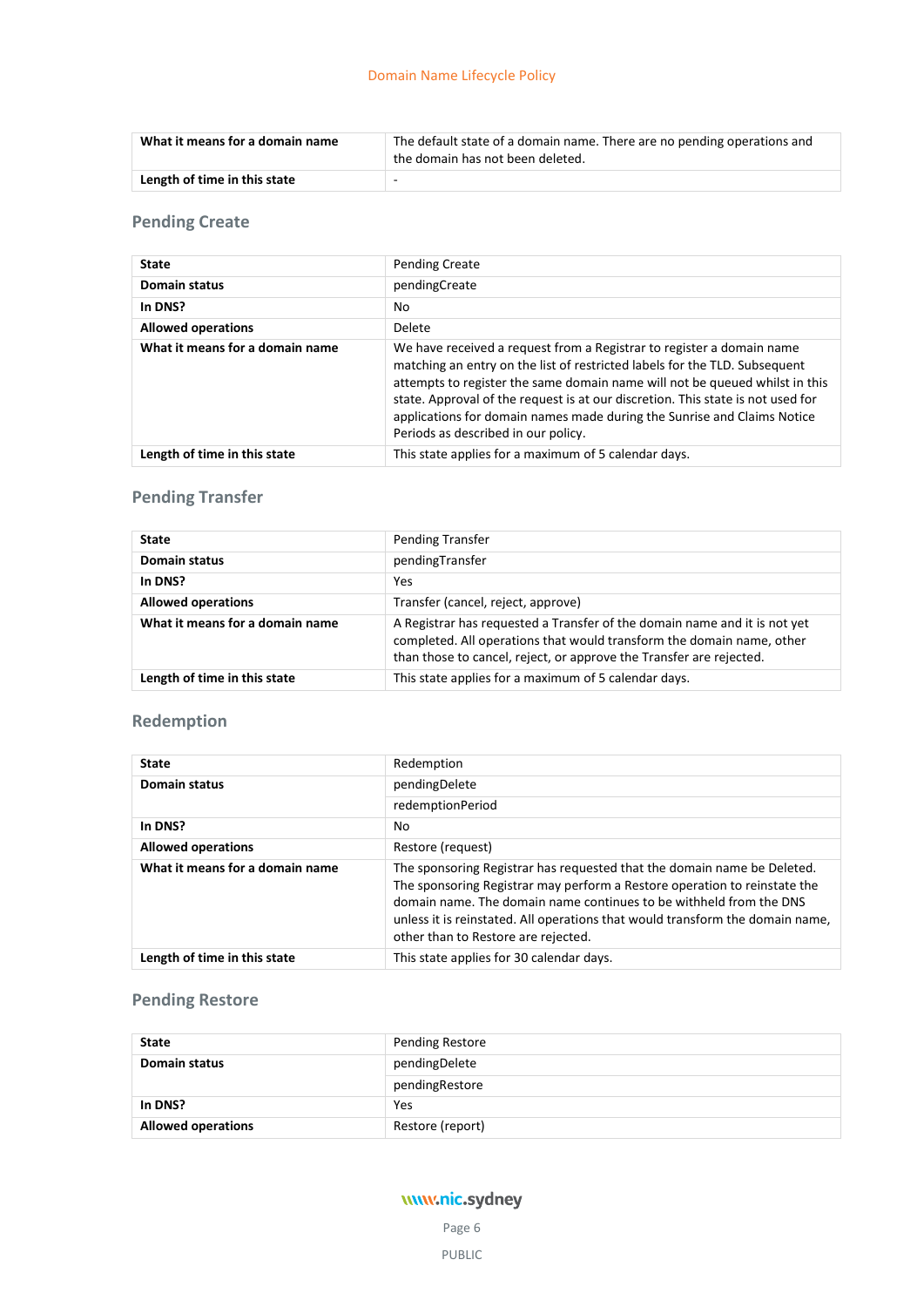| What it means for a domain name | A Restore request is pending. The sponsoring Registrar must submit a<br>Restore report. The domain name is in the DNS. All operations that would<br>transform the domain name, other than the Restore report are rejected. |
|---------------------------------|----------------------------------------------------------------------------------------------------------------------------------------------------------------------------------------------------------------------------|
| Length of time in this state    | This state applies for a maximum of 7 calendar days.                                                                                                                                                                       |

### **Pending Delete**

| <b>State</b>                    | <b>Pending Delete</b>                                                                                                                                                                                                                                                                                                                                                |  |
|---------------------------------|----------------------------------------------------------------------------------------------------------------------------------------------------------------------------------------------------------------------------------------------------------------------------------------------------------------------------------------------------------------------|--|
| <b>Domain status</b>            | pendingDelete                                                                                                                                                                                                                                                                                                                                                        |  |
| In DNS?                         | No                                                                                                                                                                                                                                                                                                                                                                   |  |
| <b>Allowed operations</b>       | None                                                                                                                                                                                                                                                                                                                                                                 |  |
| What it means for a domain name | The Redemption Grace Period has lapsed and the domain name is pending<br>being removed from the Registry Service. This state prohibits the sponsoring<br>Registrar from the Update, Restore operations or modifying the domain<br>name. At the end of this period the domain name is removed from the<br>Registry Service and may become available for registration. |  |
| Length of time in this state    | This state applies for 5 calendar days.                                                                                                                                                                                                                                                                                                                              |  |

## <span id="page-10-0"></span>**4.3 Grace periods**

There are five grace periods that are applicable to domain names:

- Add Grace Period
- **Renew Grace Period**
- **Auto-Renew Grace Period**
- **Transfer Grace Period**
- **Redemption Grace Period**

The following describes each of the domain name grace periods and how these may affect operations in relation to the domain name. The grace period states described in this section are additional to those described in the preceding section.

The following section describes the grace periods a domain name may be in.

| Domain status               | Means the status information that will be available to Registrars, and in<br>some cases displayed in the WHOIS output. |  |
|-----------------------------|------------------------------------------------------------------------------------------------------------------------|--|
| <b>Effect on operations</b> | Means the effect that this grace period will have on various operations.                                               |  |

#### **Add Grace Period**

| Period                      | Add Grace Period                                                                               |                                                                                                                                                                                                             |
|-----------------------------|------------------------------------------------------------------------------------------------|-------------------------------------------------------------------------------------------------------------------------------------------------------------------------------------------------------------|
| Domain status               | addPeriod                                                                                      |                                                                                                                                                                                                             |
| <b>Effect on operations</b> | Subject to the following the Add Grace Period does not have any impact on<br>other operations. |                                                                                                                                                                                                             |
|                             | <b>Delete</b>                                                                                  | The sponsoring Registrar, who must have created the<br>domain name, may Delete the domain name. The<br>operation occurs with immediate effect and the domain<br>name may become available for registration. |

## www.nic.sydney

Page 7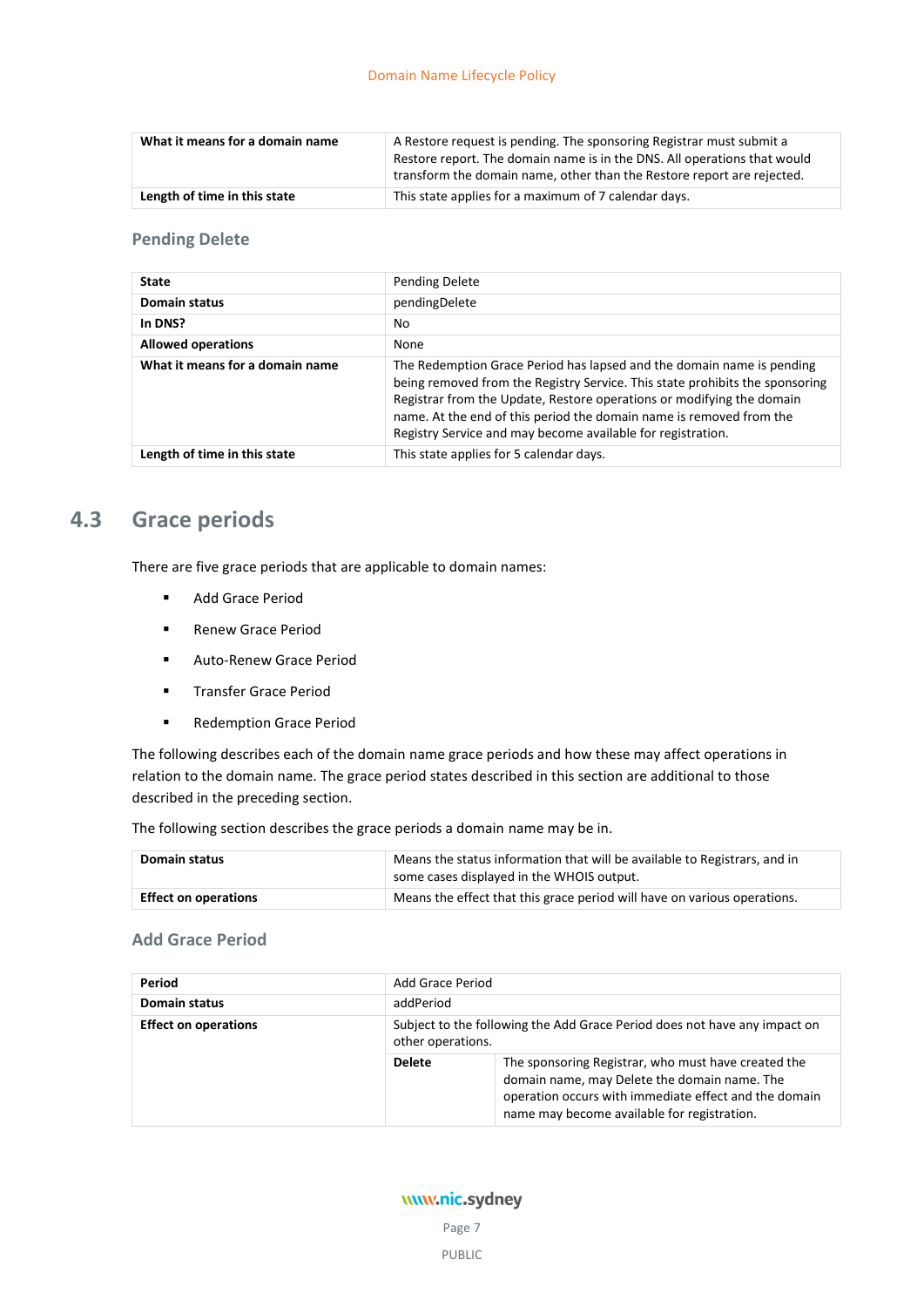|                                 | Renew           | The sponsoring Registrar may Renew the domain name.<br>The total period for the domain name is the sum of the<br>initial period specified when the domain name was<br>created and any renewal term, subject to the 10 year<br>maximum.                      |
|---------------------------------|-----------------|-------------------------------------------------------------------------------------------------------------------------------------------------------------------------------------------------------------------------------------------------------------|
|                                 | <b>Transfer</b> | A Transfer may not occur during the Add Grace Period, or<br>at any other time in the first 60 calendar days after the<br>initial creation, or approved transfer of the domain name.<br>The Registry Service will prevent such a transfer from<br>occurring. |
| What it means for a domain name |                 | Allows for no-cost cancellation of a domain name registration resulting from<br>typographical or other errors by Registrars and registrants. Once cancelled<br>the domain name may become immediately available for registration.                           |
| Length of time in this period   |                 | This state applies for 5 calendar days after the domain name is Registered.<br>Note the Add Grace Period does not apply to Pending Create.                                                                                                                  |

## **Renew Grace Period**

| Period                          | <b>Renew Grace Period</b>                                                                   |                                                                                                                                                                                                                                                                                                                                                                                                                                                                            |  |
|---------------------------------|---------------------------------------------------------------------------------------------|----------------------------------------------------------------------------------------------------------------------------------------------------------------------------------------------------------------------------------------------------------------------------------------------------------------------------------------------------------------------------------------------------------------------------------------------------------------------------|--|
| <b>Domain status</b>            | renewPeriod                                                                                 |                                                                                                                                                                                                                                                                                                                                                                                                                                                                            |  |
| In DNS?                         | Yes                                                                                         |                                                                                                                                                                                                                                                                                                                                                                                                                                                                            |  |
| <b>Effect on operations</b>     |                                                                                             | Subject to the following the Renew Grace Period does not have any impact<br>on other operations.                                                                                                                                                                                                                                                                                                                                                                           |  |
|                                 | <b>Delete</b>                                                                               | The sponsoring Registrar, who must have initiated the<br>Renew operation, may Delete the domain name. The<br>extension to the registration period caused by the<br>preceding renew is reversed and unless the domain name<br>is also in the Add Grace Period, the domain name enters<br>the Redemption state. If the domain name is also in the<br>Add Grace Period it is removed from the Registry with<br>immediate effect and may become available for<br>registration. |  |
|                                 | Renew                                                                                       | The sponsoring Registrar, who must have initiated the<br>Renew operation, can subsequently Renew the domain<br>name, causing a second independent Renewal Grace<br>Period to start. The total registration period for the<br>domain name is extended by the renewal term, limited to<br>the 10 year maximum.                                                                                                                                                               |  |
|                                 | <b>Transfer</b>                                                                             | An approved transfer ends the current Renew Grace<br>Period without a refund and begins a Transfer Grace<br>Period.                                                                                                                                                                                                                                                                                                                                                        |  |
| What it means for a domain name | Allows the sponsoring Registrar to undo the operation to Renew via the<br>Delete operation. |                                                                                                                                                                                                                                                                                                                                                                                                                                                                            |  |
| Length of time in this period   |                                                                                             | This state applies for 5 calendar days.                                                                                                                                                                                                                                                                                                                                                                                                                                    |  |

## **Auto-Renew Grace Period**

| Period                      | Auto-Renew Grace Period                                                                                |
|-----------------------------|--------------------------------------------------------------------------------------------------------|
| Domain status               | autoRenewPeriod                                                                                        |
| <b>Effect on operations</b> | Subject to the following, the Auto-Renew Grace Period does not have any<br>impact on other operations. |

## www.nic.sydney Page 8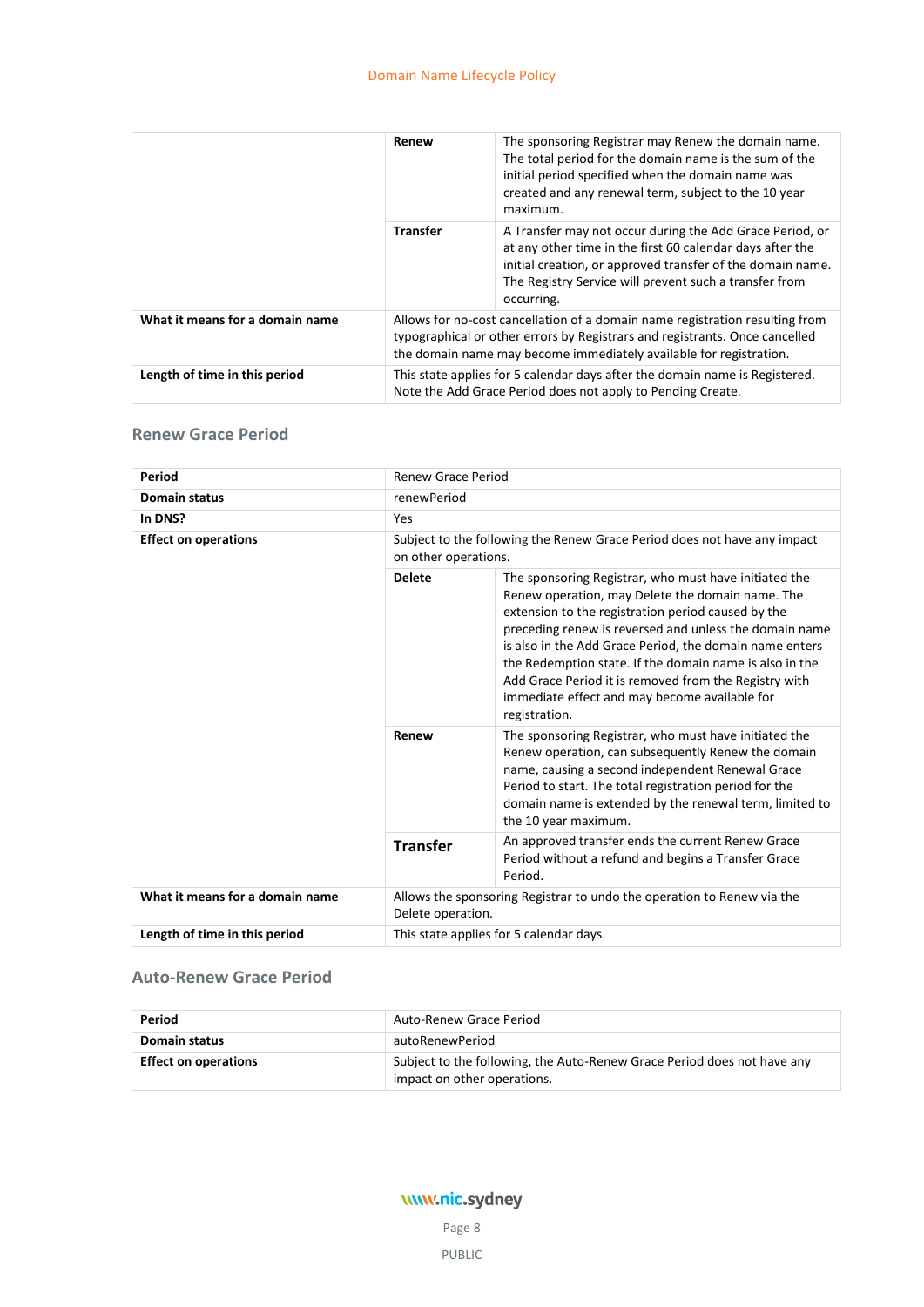|                                 | <b>Delete</b>   | The sponsoring Registrar, who must be the sponsoring<br>Registrar when the Auto-Renew Grace Period<br>commenced, may Delete the domain name. The<br>registration period auto-renew extension is reversed and<br>the domain name enters the Redemption state.                            |
|---------------------------------|-----------------|-----------------------------------------------------------------------------------------------------------------------------------------------------------------------------------------------------------------------------------------------------------------------------------------|
|                                 | Renew           | The sponsoring Registrar, who must be the sponsor when<br>the auto-renew occurred, can Renew the domain name<br>for another period causing an independent Renewal<br>Grace Period to begin. The registration period is extended<br>by the renewal term, limited to the 10 year maximum. |
|                                 | <b>Transfer</b> | An approved transfer ends the current Auto-Renew Grace<br>Period, and begins a Transfer Grace Period. The<br>registration period auto-renew extension is reversed and<br>the registration is extended by the period specified in the<br>transfer.                                       |
| What it means for a domain name | domain name.    | Auto-Renew Grace Period allows for domain names to remain in the DNS<br>beyond the expiration of the registration period, to provide adequate time<br>for the sponsoring Registrar to obtain the registrants intent to renew the                                                        |
| Length of time in this period   |                 | This state applies for 45 calendar days after expiry of the domain name.                                                                                                                                                                                                                |

## **Transfer Grace Period**

| Period                          | <b>Transfer Grace Period</b>                                                                                                                                                  |                                                                                                                                                                                                                                                                                                                                                                                                                   |
|---------------------------------|-------------------------------------------------------------------------------------------------------------------------------------------------------------------------------|-------------------------------------------------------------------------------------------------------------------------------------------------------------------------------------------------------------------------------------------------------------------------------------------------------------------------------------------------------------------------------------------------------------------|
| <b>Domain status</b>            | transferPeriod                                                                                                                                                                |                                                                                                                                                                                                                                                                                                                                                                                                                   |
| <b>Effect on operations</b>     | Subject to the following the Transfer Grace Period does not have any impact<br>on other operations.                                                                           |                                                                                                                                                                                                                                                                                                                                                                                                                   |
|                                 | <b>Delete</b>                                                                                                                                                                 | The sponsoring Registrar, who must have initiated the<br>Transfer, may Delete the domain name. The extension to<br>the registration period of the preceding transfer is<br>reversed and the Redemption state is entered.                                                                                                                                                                                          |
|                                 | Renew                                                                                                                                                                         | The sponsoring Registrar can Renew the domain name<br>thus causing an independent Renewal Grace Period to<br>begin. The registration period for the domain name is<br>extended by the renewal term, limited to the 10 year<br>maximum.                                                                                                                                                                            |
|                                 | <b>Transfer</b>                                                                                                                                                               | A further transfer may not occur during the 60 calendar<br>day period after the approved transfer of a domain name.<br>The Registry will prevent such a transfer from occurring.<br>Should a special situation require transfer back to the<br>losing Registrar, this is dealt with by taking into account<br>the unique circumstances of the situation and will require<br>our approval and manual intervention. |
| What it means for a domain name | Transfer Grace Period allows the sponsoring Registrar to undo the<br>registration period extension (due to an approved transfer of a domain<br>name), Deleting a domain name. |                                                                                                                                                                                                                                                                                                                                                                                                                   |
| Length of time in this period   |                                                                                                                                                                               | This state applies for 5 calendar days after completion of the Transfer.                                                                                                                                                                                                                                                                                                                                          |

## **Redemption Grace Period**

| Period                      | <b>Redemption Grace Period</b> |
|-----------------------------|--------------------------------|
| Domain status               | pendingDelete                  |
|                             | redemptionPeriod               |
| <b>Effect on operations</b> | Restore (request)              |

## www.nic.sydney

Page 9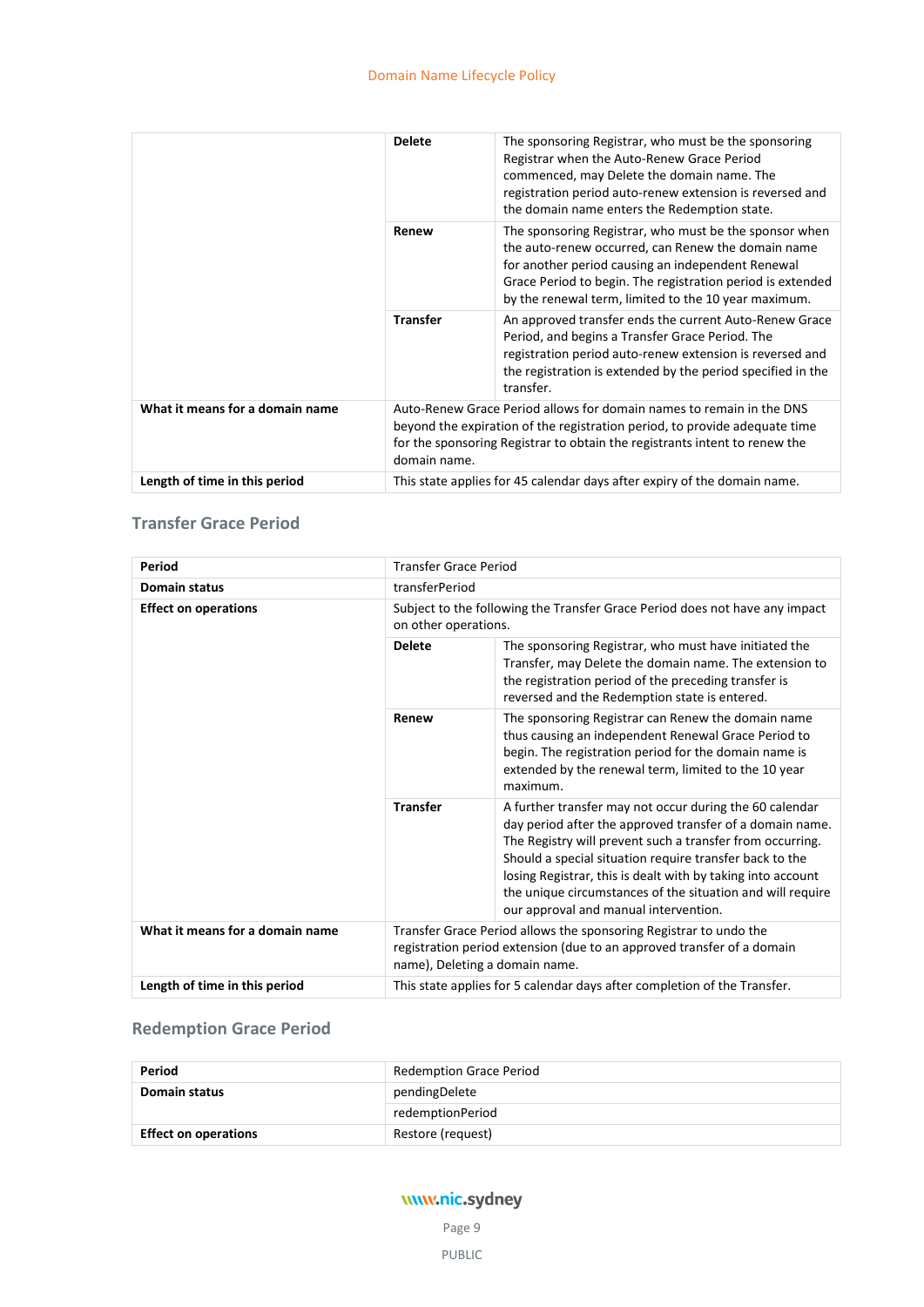| What it means for a domain name | Redemption Grace Period refers to the period of time the domain name<br>spends in the Redemption state, starting after a domain name is deleted. The<br>Redemption state description provides information on operations that are<br>allowed during this period. |
|---------------------------------|-----------------------------------------------------------------------------------------------------------------------------------------------------------------------------------------------------------------------------------------------------------------|
| Length of time in this period   | This state applies for 30 calendar days.                                                                                                                                                                                                                        |

### **Overlap of grace periods**

Grace periods may overlap. The four possible overlapping grace periods are:

- Add Grace Period with one or more Renew Grace Periods.
- **Renew Grace Period with one or more other Renew Grace Periods.**
- Auto-Renew Grace Period with one or more Renew Grace Periods.
- **Transfer Grace Period with one or more Renew Grace Periods.**

<span id="page-13-0"></span>These are treated independently with respect to timelines however operations on domain names are processed in a manner that takes into account the combined effects of all grace periods.

## **4.4 Transitions between states**

Transitions between the various states of domain names are triggered in the Registry Service as follows.

#### **Available > Registered**

Transition from 'Available' (for registration) to Registered is triggered by the receipt of a request from a Registrar to Create the domain name that does not match an entry on the restricted list. This transition begins the Add Grace Period.

#### **Available > Pending Create**

Transition from 'Available' (for registration) to Pending Create is triggered by the receipt of a request from a Registrar to Create the domain name where that domain name matches an entry on the list of restricted labels. This transition does not begin the Add Grace Period.

#### **Pending Create > Registered**

Transition from Pending Create to Registered occurs on our approval of the registration request. This transition begins the Add Grace Period.

#### **Pending Create > Deleted**

Transition from Pending Create to Deleted occurs if the request to register the domain name is not approved by us. The domain name is removed from the Registry Service and may become available for registration.

> www.nic.sydney Page 10 PUBLIC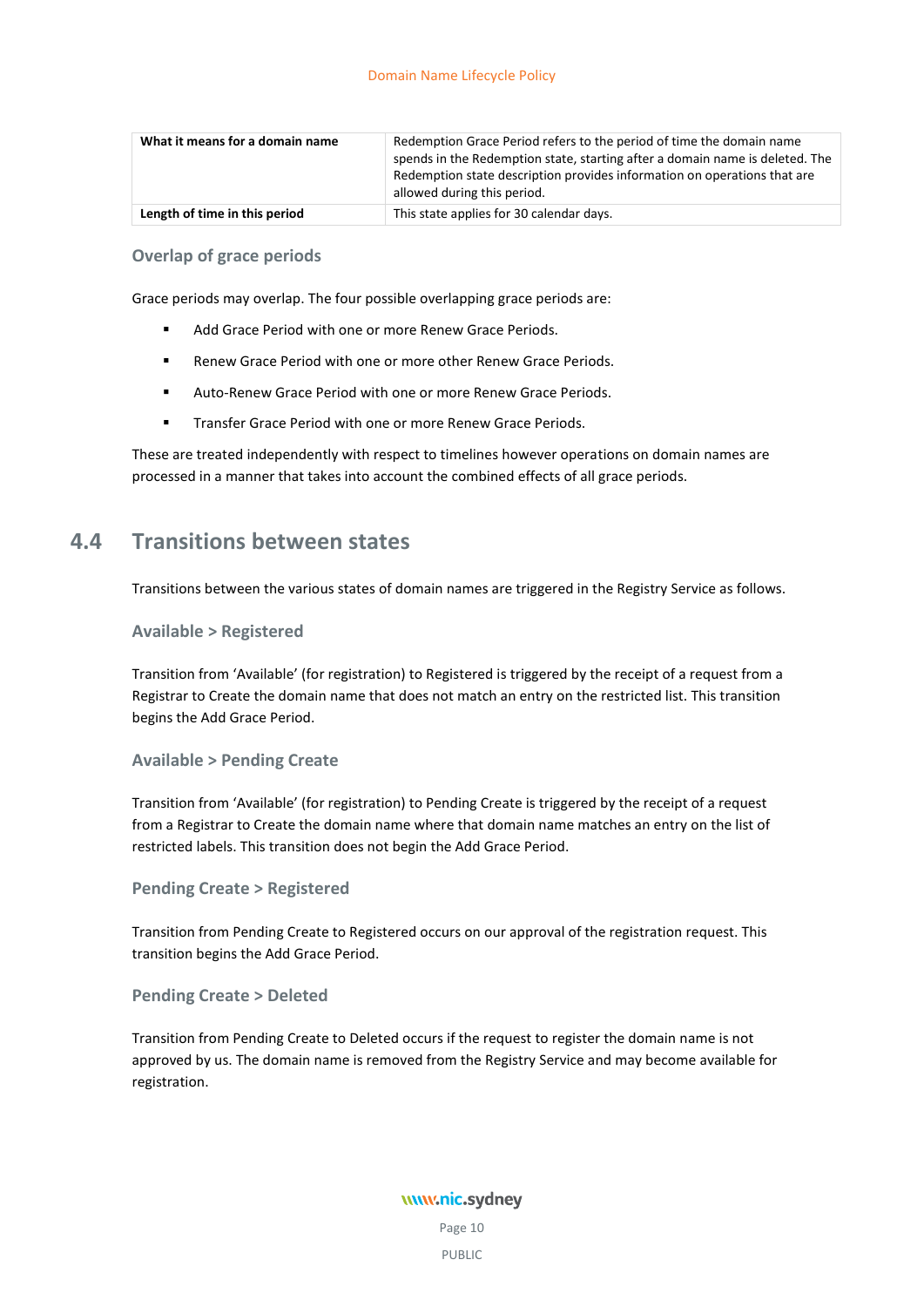#### **Registered > Pending Transfer**

Transition from Registered to Pending Transfer is triggered by the receipt of a request to Transfer the domain name. On approval the transfer results in the extension of the domain name registration.

Requests to Transfer the domain name within 60 days of creation or a previous Transfer are rejected. As described in the preceding section in relation to the Transfer Grace Period, exceptions may apply and are dealt with on a case by case basis.

#### **Pending Transfer > Registered**

Transition from Pending Transfer to Registered may be triggered by the following operations:

| During the Pending Transfer period the gaining Registrar may cancel the Transfer by requesting<br>the Transfer to be cancelled. The registration period remains unchanged and all existing grace<br>periods at the time of transfer request remain in effect.                                                                                                    |
|------------------------------------------------------------------------------------------------------------------------------------------------------------------------------------------------------------------------------------------------------------------------------------------------------------------------------------------------------------------|
| During the Pending Transfer period the losing Registrar may reject the Transfer. The registration<br>period remains unchanged and all grace periods existing at the time of Transfer request remain in<br>effect.                                                                                                                                                |
| During the Pending Transfer period the losing Registrar may approve the Transfer. If the Transfer<br>was requested during the Auto-Renew Grace Period, the extension to the registration period is<br>reversed. The registration period is extended by the amount specified in the Transfer request.<br>This begins the Transfer Grace Period.                   |
| If after 5 days, no action has been taken, the Registry Service approves the Transfer<br>automatically. If the Transfer was requested during the Auto-Renew Grace Period the extension<br>to the registration period is reversed. The registration period is extended by the amount specified<br>in the Transfer request. This begins the Transfer Grace Period. |
|                                                                                                                                                                                                                                                                                                                                                                  |

#### **Registered > Deleted**

Transition from Registered to Deleted occurs on receipt of a request to Delete a domain name. If the domain name is in the Add Grace Period, it is removed from the Registry Service and may become available for registration.

#### **Registered > Redemption**

Transition from Registered to Redemption occurs on receipt of a request to Delete a domain name. If the domain name is not in the Add Grace Period, it transitions to the Redemption period state and all grace periods in effect are considered.

#### **Redemption > Pending Restore**

Transition from Redemption to Pending Restore occurs on receipt of a request to Restore a domain name. If the Redemption Period has not lapsed, the domain name transitions to the Pending Restore state. The domain name is provisioned in the DNS.

**Pending Restore > Registered**

Transition from Pending Restore to Registered during the Pending Restore period occurs when the sponsoring Registrar completes the Restore via a Restore (report) containing the registration data as at

## www.nic.sydney

Page 11 PUBLIC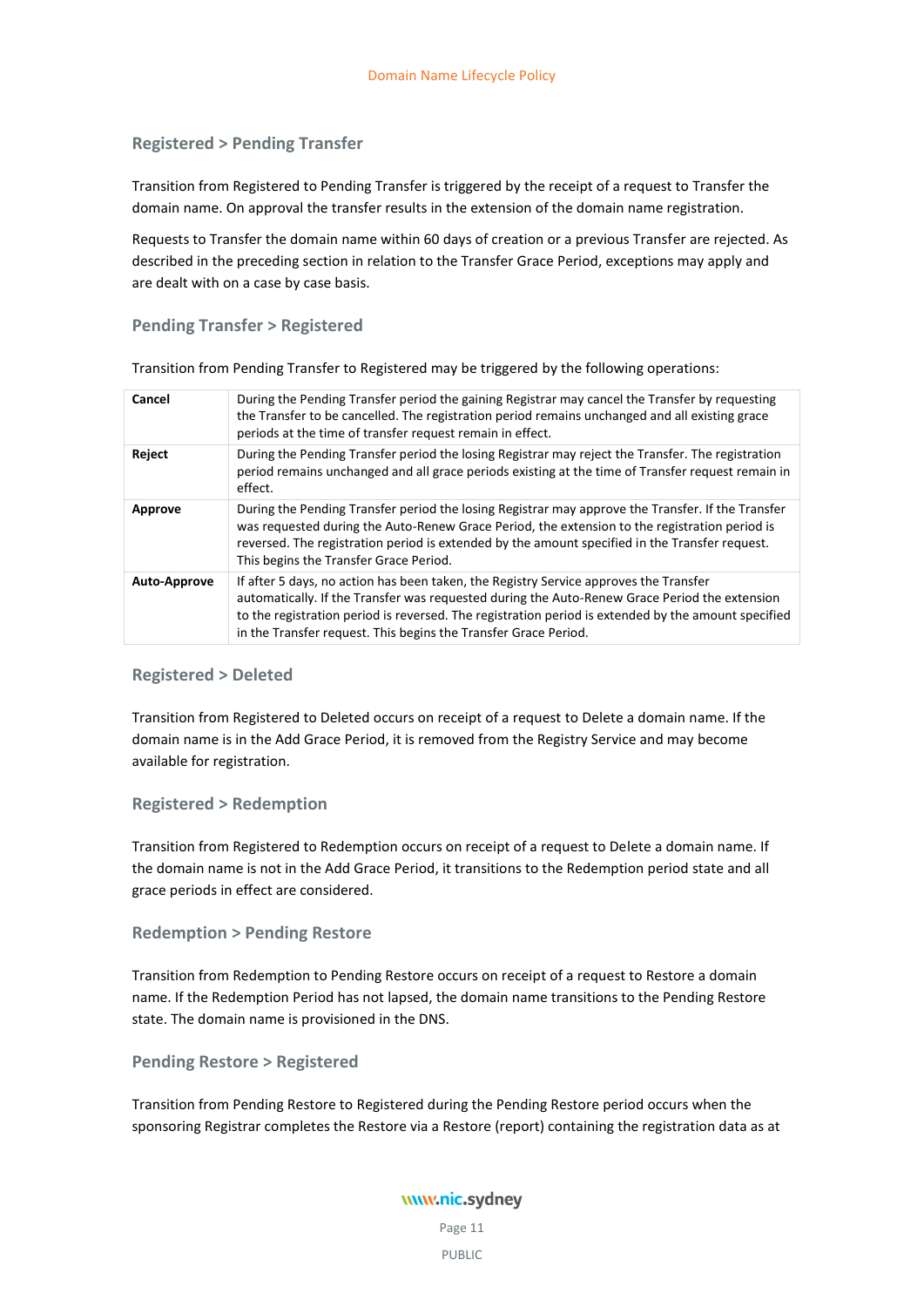the time of deletion, the registration data at the time of the report, and the reason for the Restore to occur.

#### **Pending Restore > Redemption**

Transition from Pending Restore to Redemption occurs automatically 7 calendar days after the transition to the Pending Restore state. If a Restore (report) is not received the domain name transitions to the Redemption state, which begins a new Redemption period. The domain name is removed from the DNS.

#### **Redemption > Pending Delete**

Transition from Redemption to Pending Delete occurs automatically 30 calendar days after the transition to the Redemption state. If a Restore (request) is not received the domain name transitions to the Pending Delete state.

#### **Pending Delete > Deleted**

Transition from Pending Delete to Deleted occurs automatically 5 calendar days after the transition to the Pending Delete state. The domain name is removed from the Registry Service and may become available for registration.

## <span id="page-15-0"></span>**4.5 Locks on domain names**

Locks may be applied to the domain name to prevent specific operations occurring. There are two types of locks that may be applied 'client' locks and 'server' locks. Client and server locks may be applied independently or simultaneously.

Locks prefixed with 'client' are set or removed by the sponsoring Registrar; and we may set or remove locks prefixed with 'server'. Locks are added and removed independently however they can be combined to facilitate the enforcement of other processes, and outcomes such as those required as part of Uniform Domain Name Dispute Resolution Policy (UDRP).

The available locks are as follows.

#### **Delete Prohibited**

| Domain status                   | clientDeleteProhibited                           |
|---------------------------------|--------------------------------------------------|
|                                 | serverDeleteProhibited                           |
| In DNS?                         | Yes                                              |
| <b>Allowed operations</b>       | Update, Renew, and Transfer (request)            |
| What it means for a domain name | Requests to delete the domain name are rejected. |

#### **Hold**

| <b>Domain status</b> | clientHold |
|----------------------|------------|
|                      | serverHold |
| In DNS?              | No         |

## www.nic.sydney

Page 12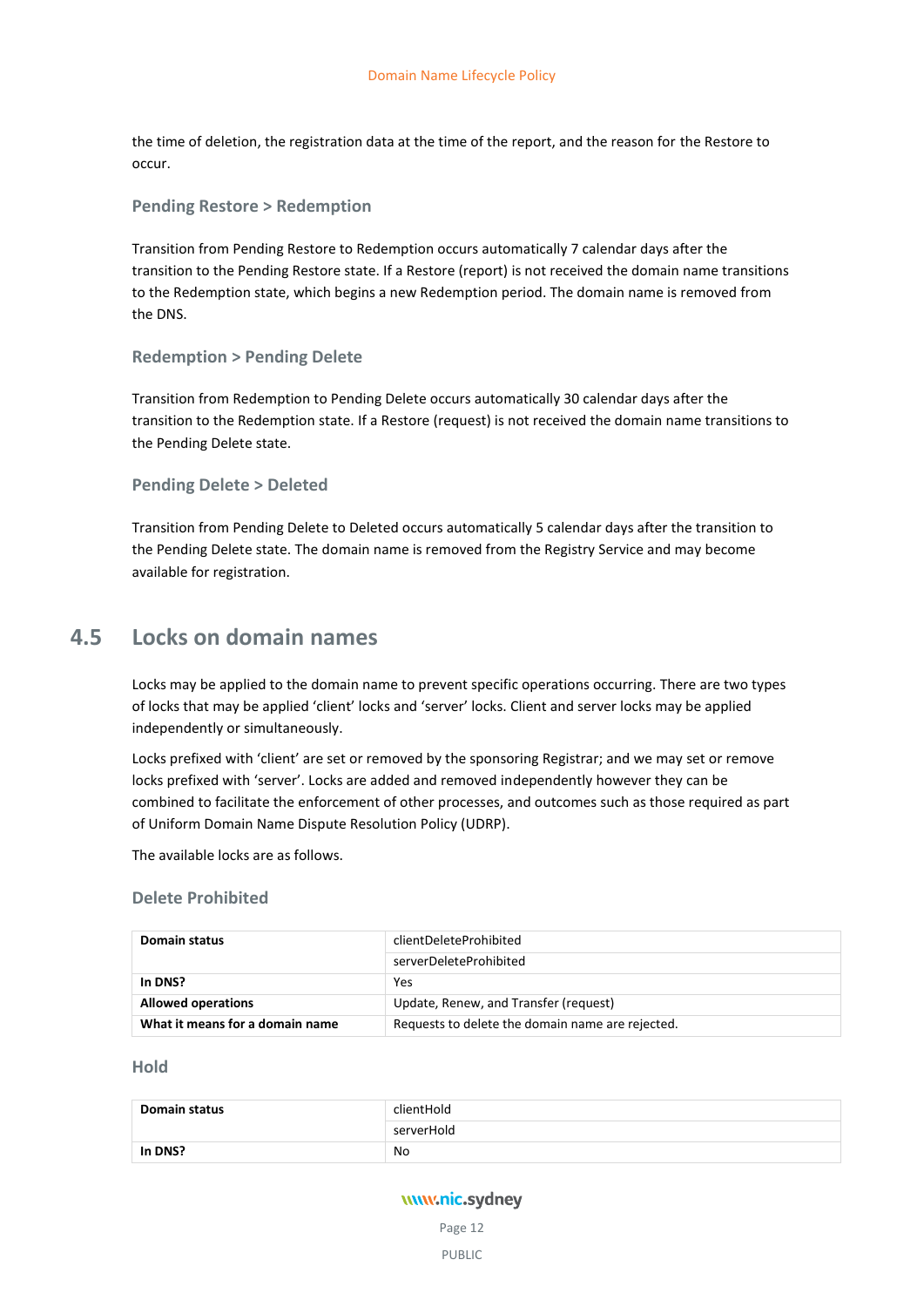| <b>Allowed operations</b>       | Update, Renew, Transfer (request) and Delete          |
|---------------------------------|-------------------------------------------------------|
| What it means for a domain name | DNS information is not published for the domain name. |

## **Renew Prohibited**

| Domain status                   | clientRenewProhibited                                                  |
|---------------------------------|------------------------------------------------------------------------|
|                                 | serverRenewProhibited                                                  |
| In DNS?                         | Yes                                                                    |
| <b>Allowed operations</b>       | Update, Transfer (request) and Delete                                  |
| What it means for a domain name | Requests to Renew the domain name are rejected. Auto-Renew is allowed. |

## **Transfer Prohibited**

| Domain status                   | clientTransferProhibited                          |
|---------------------------------|---------------------------------------------------|
|                                 | serverTransferProhibited                          |
| In DNS?                         | Yes                                               |
| <b>Allowed operations</b>       | Update, Renew, and Delete                         |
| What it means for a domain name | Requests to Transfer the domain name are rejected |

## **Update Prohibited**

| Domain status                   | clientUpdateProhibited                                                                    |
|---------------------------------|-------------------------------------------------------------------------------------------|
|                                 | serverUpdateProhibited                                                                    |
| In DNS?                         | Yes                                                                                       |
| <b>Allowed operations</b>       | Renew, Transfer (request), Delete and Update                                              |
| What it means for a domain name | Requests to Update the domain name are rejected, unless the Update<br>removes this state. |

## www.nic.sydney

Page 13 PUBLIC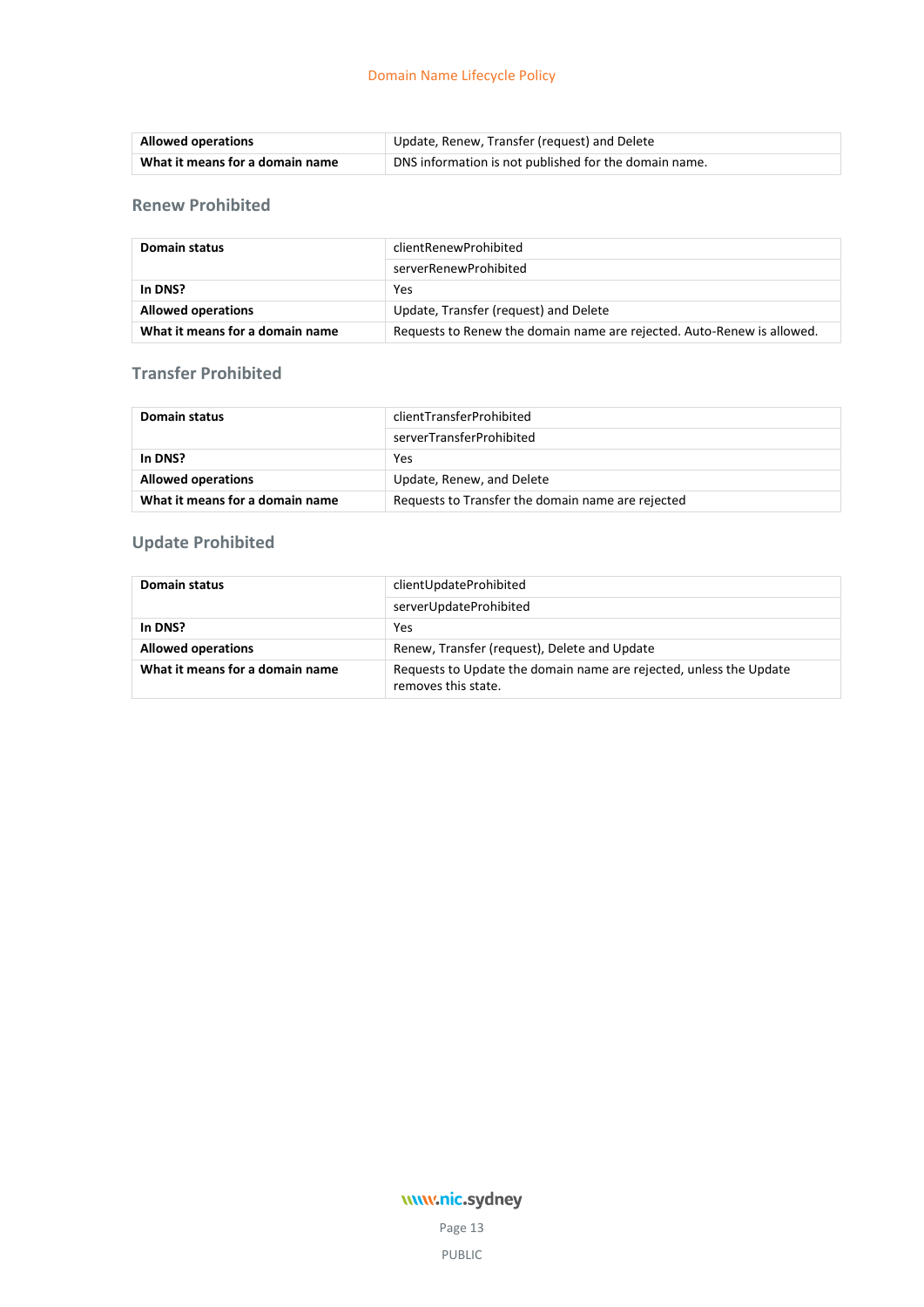# <span id="page-17-0"></span>**5 Definition and review**

This document has been prepared and published to represent our policy regarding the administrative and technical management of the TLD.

We may discontinue or amend any part or the whole of this policy from time to time at our absolute discretion.

## www.nic.sydney

Page 14 PUBLIC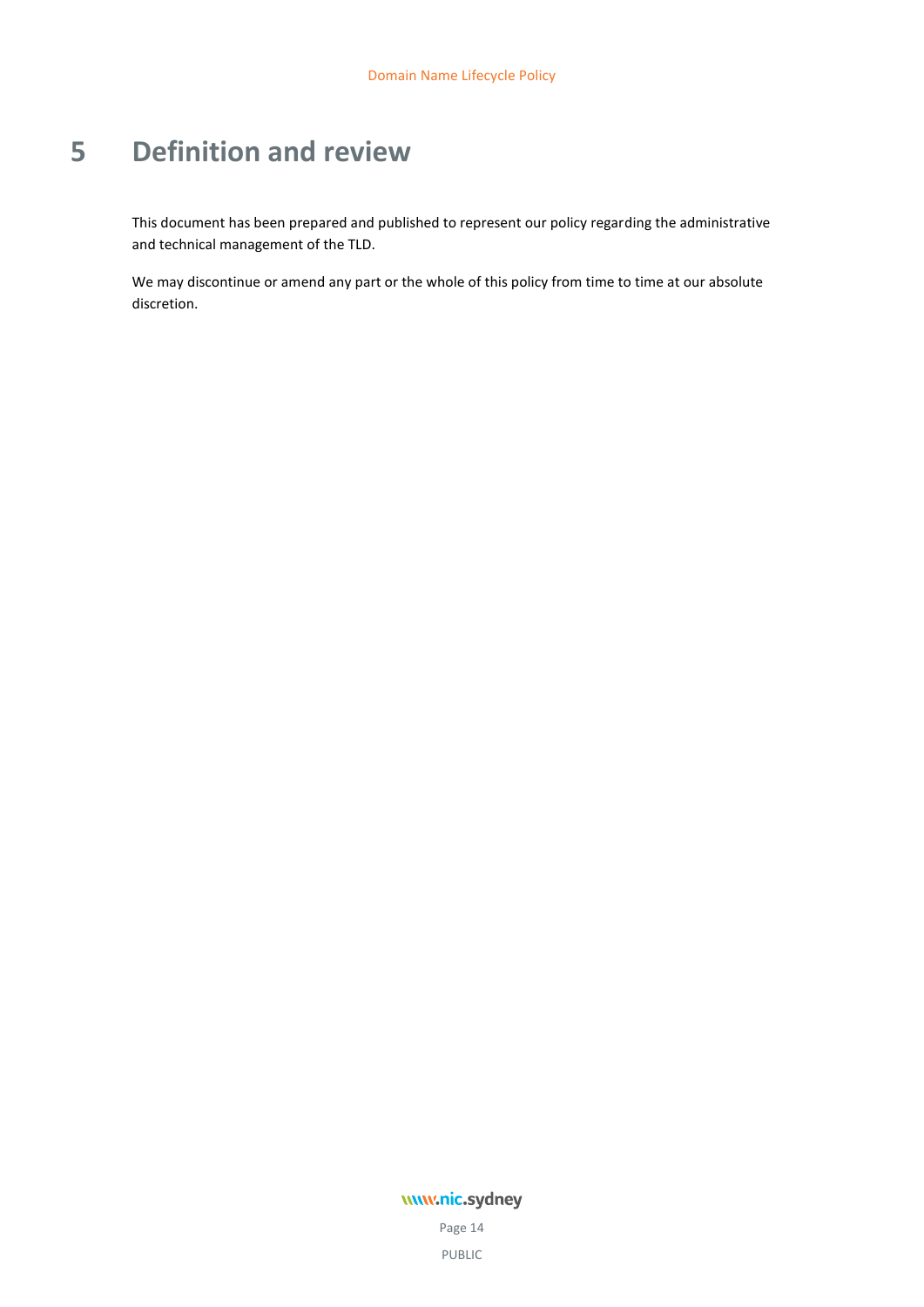#### **AusRegistry International Pty Ltd, trading as ARI Registry Services ABN 16103729620 ACN 103729620 A Bombora Technologies company**

#### **Definitions**

We, us and our means any or all of the Bombora Technologies Pty Ltd group of companies, their related entities and their respective officers, employees, contractors or sub-contractors.

#### **Disclaimer**

This document has been produced by us and is only for the information of the particular person to whom it is provided (the Recipient). This document is subject to copyright and may contain privileged and/or confidential information. As such, this document (or any part of it) may not be reproduced, distributed or published without our prior written consent.

This document has been prepared and presented in good faith based on our own information and sources which are believed to be reliable. We assume no responsibility for the accuracy, reliability or completeness of the information contained in this document (except to the extent that liability under statute cannot be excluded).

To the extent that we may be liable, liability is limited at our option to replacing, repairing or supplying equivalent goods or paying the cost of replacing, repairing or acquiring equivalent, or, in the case of services, re-supplying or paying the cost of having such re-supplied.

#### **Trademarks Notice**

Any of our names, trademarks, service marks, logos, and icons appearing in this document may not be used in any manner by recipients of this document without our prior written consent. All rights conferred under law are reserved.

All other trademarks contained within this document remain the property of their respective owners, and are used only to directly describe the products being provided by them or on their behalf. Their use in no way indicates any relationship between us and the owners of those other trademarks.

#### **Pricing Notice**

Any information or pricing provided in this document is subject to change without notice. Whilst we have compiled this document in good faith, based on what we believe is accurate and up-to-date information, it is possible that the pricing or other information contained in this document may require amendment due to changing market or other circumstances (including product discontinuation, manufacturer price changes, errors, or insufficient or inaccurate information having been provided by the recipient of this document or others, and other external circumstances). Additional charges may also apply for work that is out of scope.

The pricing in this document is based on our standard terms and conditions and is valid for a period of thirty (30) days from the date of this document.

# www.nic.sydney

Page 15 PUBLIC